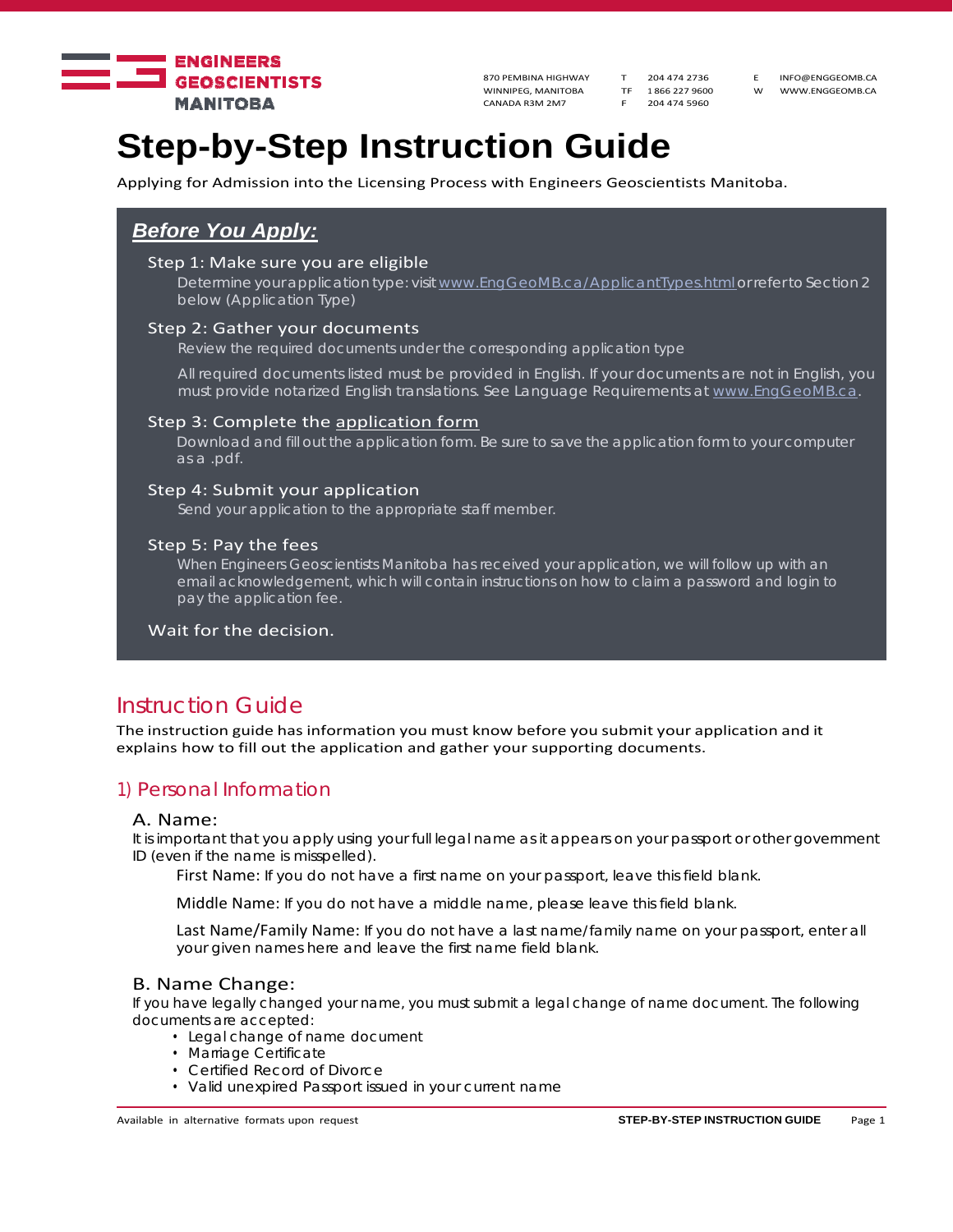### C. Birth Details:

Gender: Indicate your gender.

Birthdate: Indicate your date of birth.

Indicate your date of birth. This information is used for verification purposes.

### D. Current Home Address:

Enter your current home mailing address.

Enter your telephone number including the country code, area/regional codes, etc. If you have an extension number, write it after your phone number "Ext."

Enter your personal "home" email address.

### E. Contact Preferences:

Indicate your preferred address for mail and email.

# 2) Application Type

### A. Engineer or Geoscientist:

Indicate if you are applying as an engineer or geoscientist.

Note: If you are eligible to apply for both engineering and geoscience, you are required to submit a separate application and fee. You will be entered into the database twice, having two profiles: one as an engineer and one as a geoscientist.

### *Determine your application type and required documents:*

*All required documents listed must be provided in English. If your documents are not in English, you must provide notarized English translations. See Language Requirements at www.EngGeoMB.ca.*

### Academic Assessment

### • Internationally Trained Engineer or Geoscientist:

- You have a 4-year professional level university degree in Engineering or Geoscience from a country outside of Canada, or
- You have a 4-year professional level university degree in Engineering or Geoscience from a country outside Canada, and you have a post-graduate degree in an engineering discipline from CEAB or W/A partner, and you are not registered as an Engineer or Geoscientist with another Canadian regulator

### *REQUIRED DOCUMENTS:*

• World Education Services document-by-document (ICAP) report,

*Before you submit your Application for Admission, you must get your documents authenticated by World Education Services (WES). We do not accept credential assessments done by other agencies.*

*Special Case: You do not need to obtain a WES document-by-document (ICAP) credential evaluation if you have completed a post-graduate (Masters or Ph.D.) from a Canadian university. Instead, you may ask the Canadian university to send copies of the undergraduate transcript in which they received at the time of your application for the post-graduate degree to International Assessment Coordinator CShymko@EngGeoMB. ca, in addition to the undergraduate copy, they must also include your post-graduate transcript. If for any reason you cannot get the university to provide us with these requirements, then you must provide the WES document-by-document ICAP credential evaluation.* 

*How to order your WES ICAP: Please visit* 

http://www.enggeomb.ca/pdf/Registration/Assessment/HowToOrderYourWESDocument.p df for instructions.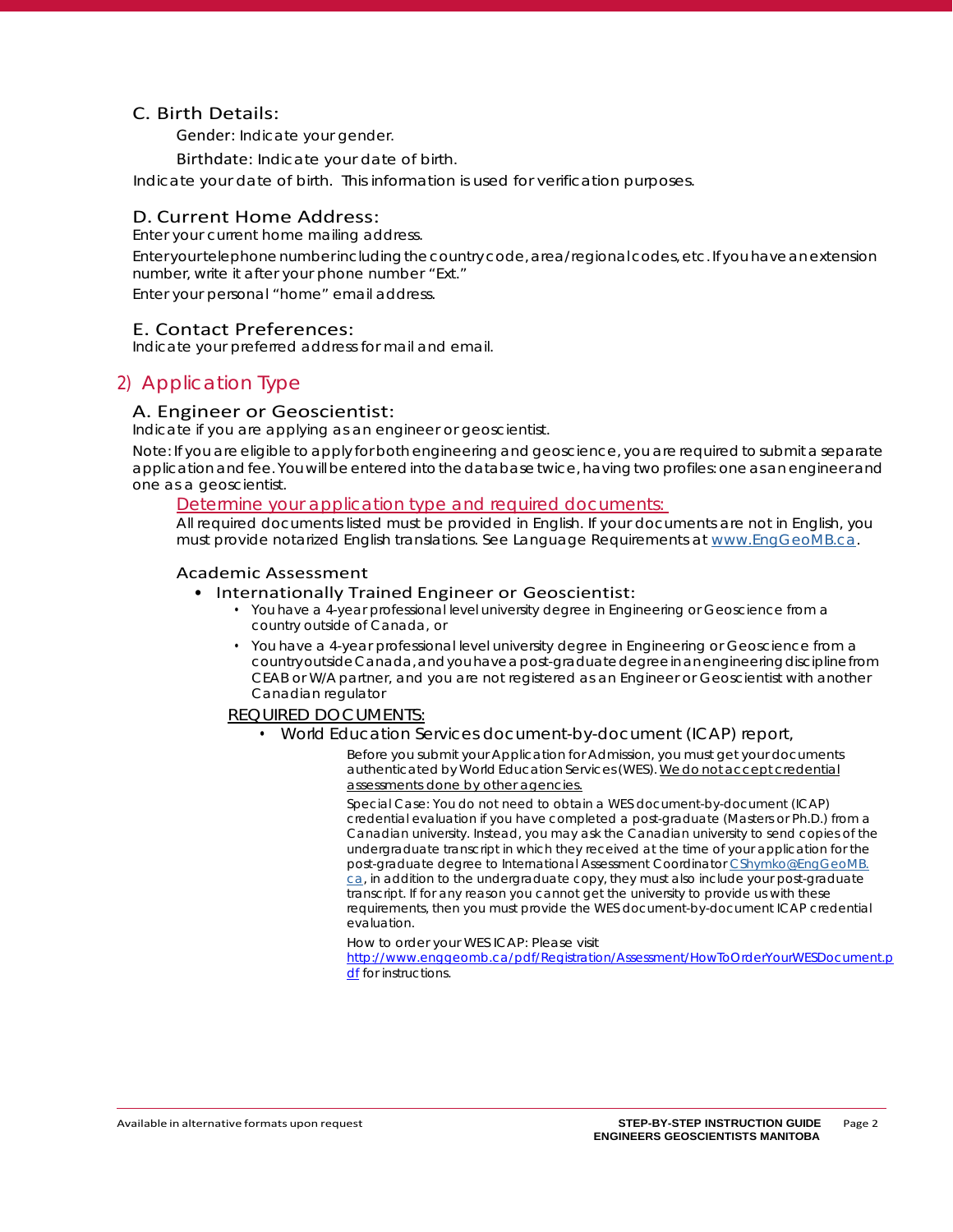- Attach .pdf of proof of Manitoba Residency (Current Manitoba driver's license; or two documents that include your name and current address) If you are sending banking statements as proof be sure to remove your account details,
- Attach .pdf of detailed chronological resume,
- If you are licensed in another province or country, please attach a .pdf of your license,
- If you have passed the NCCES Fundamentals of Engineering and/or the NCEES Professional Engineering Exam (USA), please attach a .pdf of proof.

Important: Syllabi and Engineering or Geoscience Report is not required at this point however, Engineers Geoscientists Manitoba may request it later.

### • Canadian Geoscientist:

- You have a 4-year professional level university degree in Geoscience from a Canadian university, or
- You have a 3-year professional level university degree in Geoscience from Quebec, and
- You are not registered as an Engineer or Geoscientist with another Canadian regulator

### *REQUIRED DOCUMENTS:*

• Official Transcript(s),

*Request the Canadian university to issue an official transcript(s) directly to the Association to the attention of the International Assessment Coordinator. All transcripts MUST be mailed to the Association directly in a sealed envelope. Student-issued transcripts are not acceptable.* 

• Relevant self-assessment syllabus checklist,

*Please visit www.EngGeoMB.ca/AssessmentCanadianGeoscience.html and complete the relevant self-assessment syllabus checklist to include with your application package.*

- Attach .pdf of your current passport or driver's license,
- Attach .pdf photocopy of each degree/diploma you hold.

### Intern (EIT/GIT)

- You graduated from an Engineering program that is accredited by the Canadian Engineering Accreditation Board (CEAB)
- You are not registered as an Engineer with another Canadian regulator.
- First Time: First time applying as an intern with the Association.

## *REQUIRED DOCUMENTS:*

• Official Transcript(s).

*Request the Canadian university to issue an official transcript(s) directly to the Association to the attention of the Registration Coordinator. All transcripts MUST be mailed to the Association directly in a sealed envelope. Student-issued transcripts are not acceptable.* 

*To avoid having to order transcripts twice, order your transcripts after your convocation date.*

*Note: Official transcripts must state:*

- *• All courses*
- *• Final grade in each course*
- *• Degree awarded*
- *• Date degree was obtained*
- Reinstatement: Previously enrolled as an Intern with the Association. *REQUIRED DOCUMENTS:*
	- Attach .pdf of detailed chronological resume, only.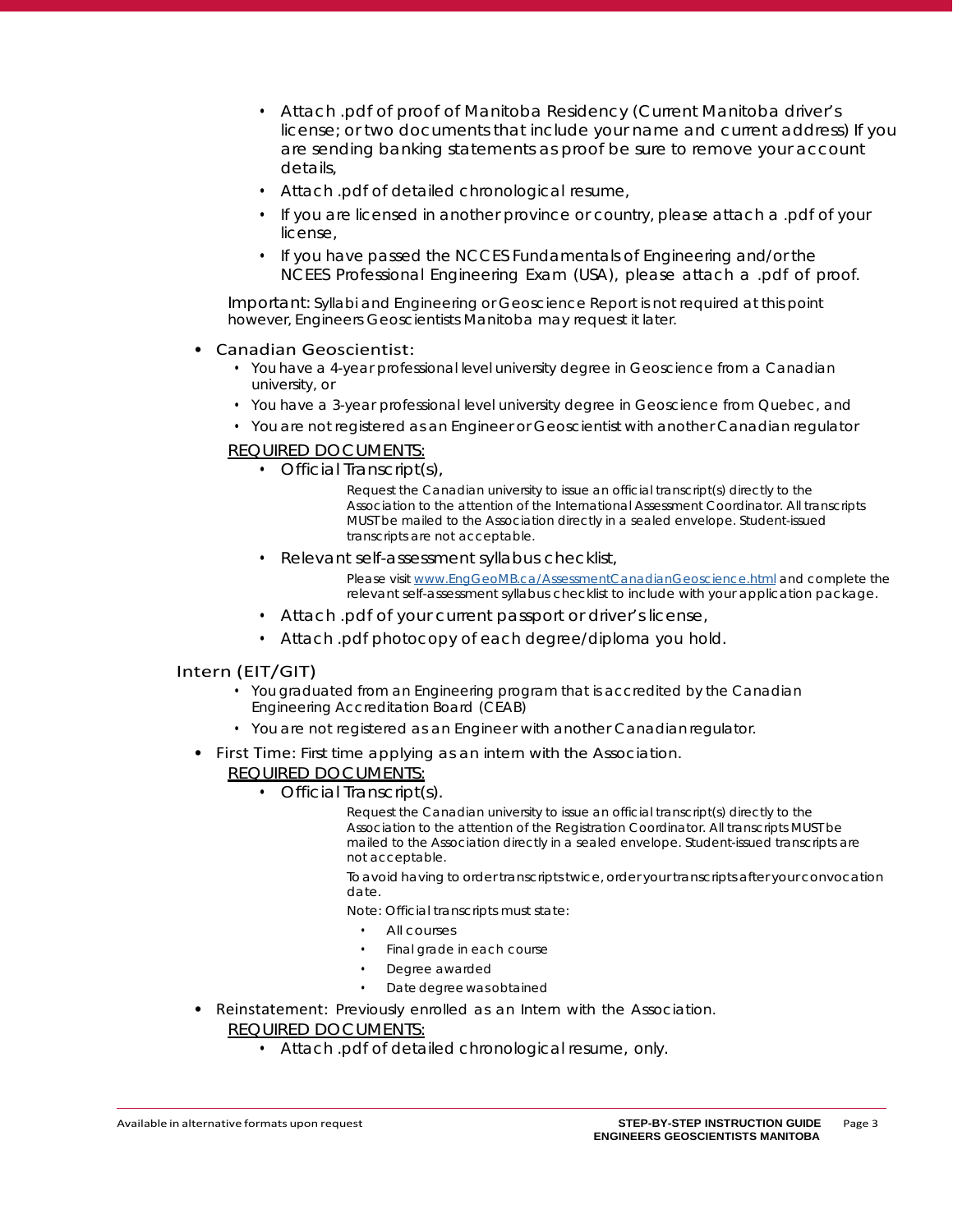### Professional Member

- Canadian Mobility:
	- You are currently registered as an Engineer or Geoscientist with another Canadian regulator
	- You have no disciplinary history
	- You are not a former member of the Association who was de-registered.

### *REQUIRED DOCUMENTS:*

- Attach .pdf of detailed chronological resume,
- Certificate of Authorization application may also be needed (see Company Registration section below).

### Company Registration

• Your employer or company is a corporation, partnership, or other legal entity that is conducting engineering or geoscience business within the province of Manitoba either directly or indirectly.

Review the types of categories at www.EngGeoMB.ca/CompanyRegistration.html

### *REQUIRED DOCUMENTS:*

- Application for Certificate of Authorization
- Evidence of legal status
- Certificate of professional liability insurance

### US Temporary Licence

- You do not qualify for US Mobility
- You are registered as an engineer in good standing in at least one US State
- You have a minimum of 4-years of engineering experience
- You have no disciplinary history
- You do not qualify for Canadian Mobility

### *REQUIRED DOCUMENTS:*

- Attach .pdf detailed chronological resume,
- Original Final Transcripts (If applicable),

*Submit, or arrange to have your university of NCEES submit, original final transcripts by .pdf to the Registration Coordinator at MPolson@EngGeoMB.ca*

- Certificate of Authorization application may also be needed (see Company Registration section above).
- First Time: First time application for US Temporary Licence.
- Renewal: You need to re-apply one month before your expiry date.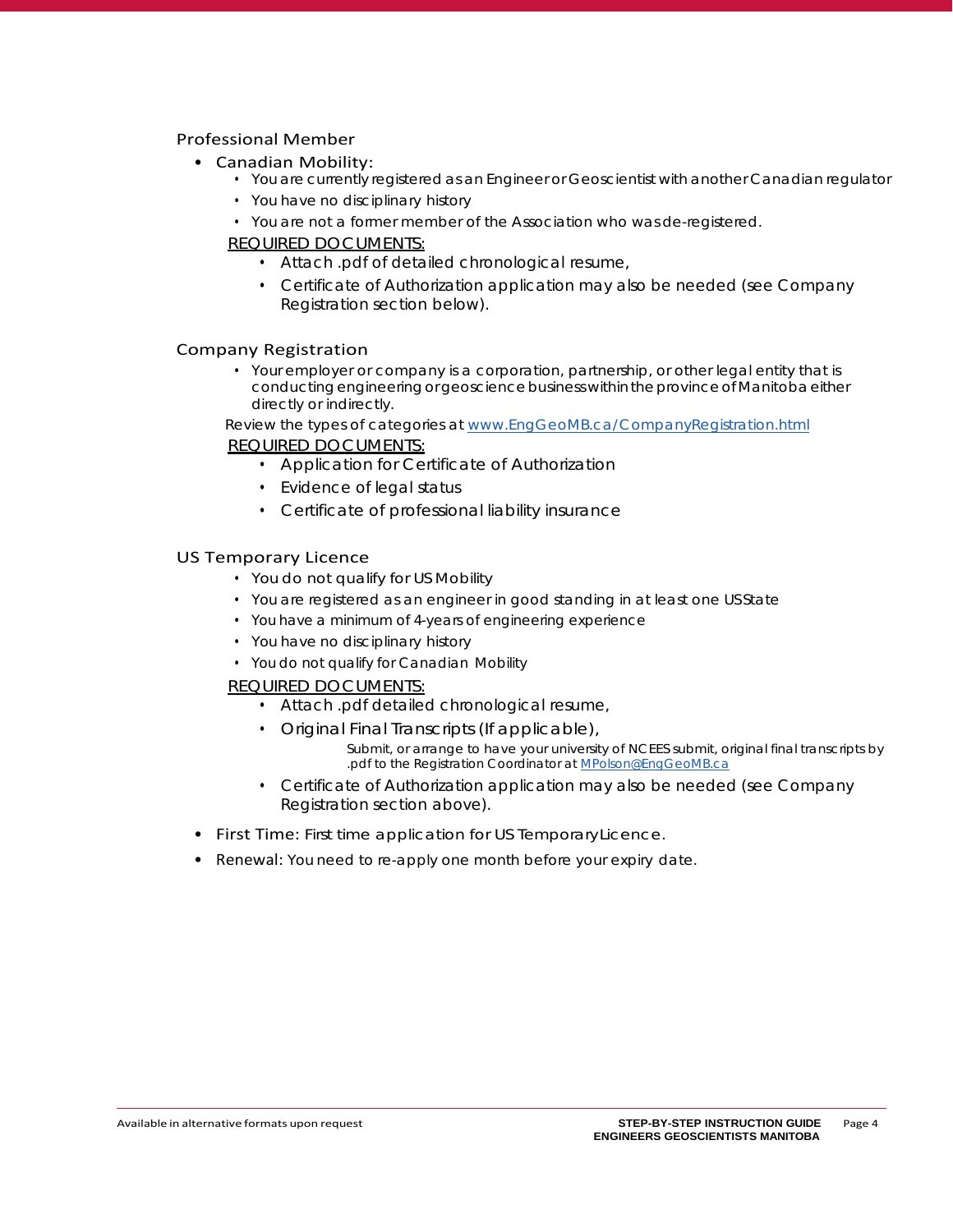### US Mobility:

- You have graduated from an Engineering program that is accredited by ABET
- You have passed the Fundamentals of Engineering (FE) and Professional Engineering (PE) exams in USA
- You are registered as an Engineer in good standing in at least one state in USA
- You have a minimum of 4 years of Engineering experience
- You have no disciplinary history
- You have passed the Canadian National Exam Professional Practice Exam (PPE)
- You do not qualify for Canadian Mobility

If you have NOT passed the PPE, and would otherwise qualify for US Mobility, then apply for a Temporary Licence. Engineers Geoscientists Manitoba will allow you to upgrade your member status from Temporary Licence to US Mobility once you pass the PPE at the next renewal period.

### Specified Scope of Practice:

- You currently hold a Specified Scope of Practice License (limited license) with another Canadian provincial association, also known as Limited License Mobility, or
- You have a degree or diploma in applied science and technology with a minimum of four years in scope experience (8 years including schooling), or
- You have a degree or diploma in science or equivalent in math, physics, and basic sciences, with a minimum of four years in scope experience (8 years including schooling), or
- You have a non-accredited degree with 15 years in scope experience acceptable to Council

### *REQUIRED DOCUMENTS:*

• Official Transcript(s),

*Request the university/college to issue an official transcript(s) directly to the Association to the attention of the Pre-Registration Coordinator at PreReg@EngGeoMB.ca. All transcripts MUST be mailed to the Association directly in a sealed envelope. Studentissued transcripts are not acceptable.* 

- Attach .pdf of proof of Manitoba Residency (Current Manitoba driver's license; or two documents that include your name and current address) If you are sending banking statements as proof be sure to remove your account details,
- Attach .pdf detailed chronological resume demonstrating the number of years of experience and schooling,
- Discipline of Practice Form.

*Please visit www.EngGeoMB.ca/SSPL.html and complete the Practice Form*

### B. Engineering or Geoscience Discipline:

Indicate your discipline; normally the discipline of your undergraduate degree. To review the syllabus available, visit engineerscanada.ca/become-an-engineer/examination-syllabus. If your discipline is not an exact match with the options listed, choose up to two that match closest.

## C. Discipline Details:

If you need more space to answer the question, please attach an additional sheet and indicate clearly the section you are referring.

# 3) Citizenship/Immigration Status

### A. Citizenship/Immigration Status in Canada:

Indicate your citizenship/immigration status.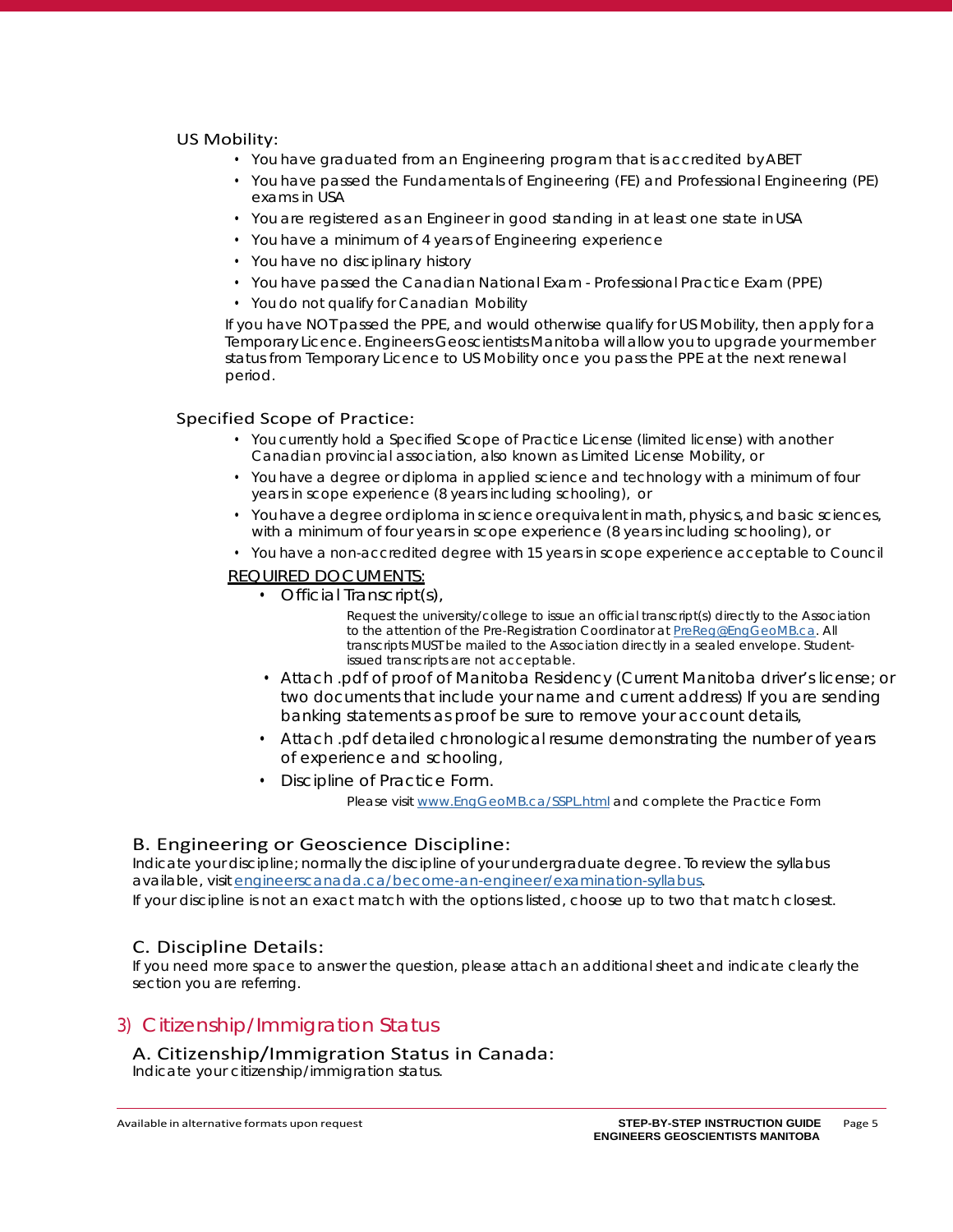# 4) Employer Information

# A. Current Employer/Company Name and Address:

Enter your current employer name and mailing address.

If you are currently unemployed, please leave this section blank.

# 5) Professional Status

This section refers to your licensing professional status in Canada. If you need more space to answer the question, please attach an additional sheet and indicate clearly the section you are referring.

# 6) Education

Enter your education history in chronological order. Do not abbreviate. Be sure to provide all requested details. The details of this section should match with the details on your transcript. If you need more space to answer the question, please attach an additional sheet and indicate clearly the section you are referring.

# 7) English Language Proficiency

English language proficiency is a requirement for membership. The Association reserves the right to require applicants to demonstrate proficiency in English. See Language Requirements at www.EngGeoMB.ca.

# 8) ABC Test

• My online ABC test has been enabled: If you click "No", please note that we will enable it for you after your application is received.

# 9) Professional Practice Exam

• Have you passed the Professional Practice Exam: See details at www.EngGeoMB.ca/PPE.html. If you click "Yes", please indicate the year you completed the exam and the name of the Canadian Association/Order in which you took the exam.

# 10) Other Information

# A. Have you ever been disciplined by a Canadian Engineering or Geoscience Association or a US State Board?

If "Yes", please attach details on an additional sheet, sent as .pdf, and indicate clearly the section you are referring.

# B. Do you have any disciplinary action pending against you, by a Canadian Engineering or Geoscience Association or a US State Licensing Board, either as an individual or as a corporate officer?

If "Yes", please attach details on an additional sheet, sent as .pdf, and indicate clearly the section you are referring.

## C. Have you ever been convicted of a criminal offence in any jurisdiction?

If "Yes", please attach details on an additional sheet, sent as .pdf, and indicate clearly the section you are referring. Be sure to include proof that you have been cleared of the charge.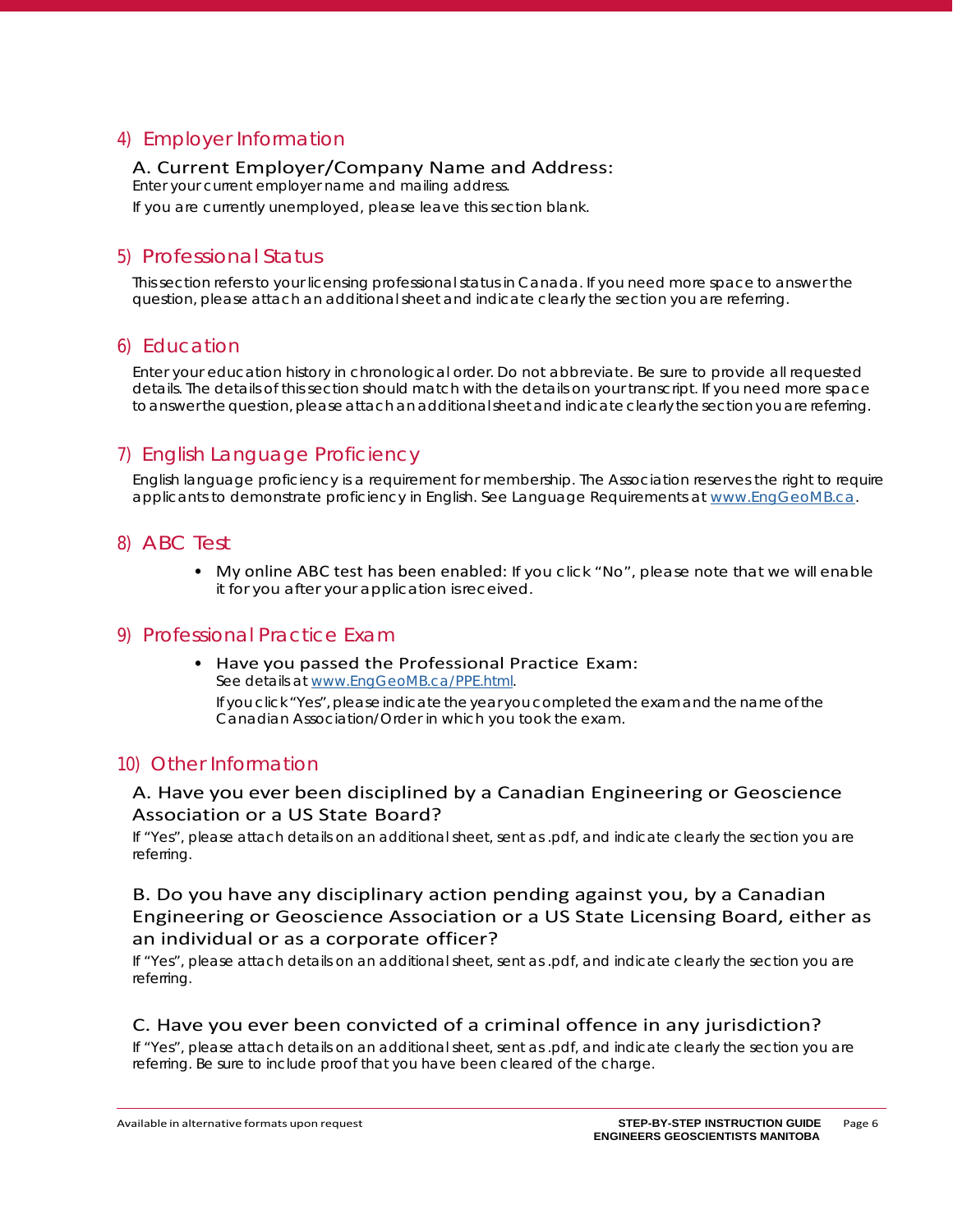# D. Are you applying for reinstatement?

If "Yes", provide details explaining why you allowed your membership to lapse on the application form. Attach extra pages if necessary.

# E. Do you still have your Engineers Geoscientists Manitoba Association seal?

This question only applies to professional reinstatement applicants. Note: If "Yes", a seal will not be ordered.

# F. If you are licensed in another province or country, please include a .pdfof your proof of license.

This requirement is not mandatory, but may be helpful with your application.

# G. If you have passed the NCEES Fundamentals of Engineering and/or the NCEES Professional Engineering Exam (USA), please include a .pdf of proof that you have passed.

Log in to your NCEES account, click on "Result Notice" and it will open a page showing the pertinent information, as well as a link that you can provide to anyone wishing to verify your results. Please arrange to have the verification sent by email according to the application type staff member listed below. For example, if your application type is "Academic Assessment", please arrange to have your verification sent to CShymko@EngGeoMB.ca.

# 11) Declarations and Privacy Consent Statement

Sign and date in the space provided. If you have an electronic signature, please attach. If you do not have an electronic signature, print the last page of the application, sign, date, and send by .pdf.

# 12) Delivery

Based on your application type, send your application and required documents to the corresponding staff member below.

| <b>Applicant Type</b> | <b>Corresponding Staff Member</b>                                                                                                                                                                                                                                                                                |
|-----------------------|------------------------------------------------------------------------------------------------------------------------------------------------------------------------------------------------------------------------------------------------------------------------------------------------------------------|
| Academic Assessment   | Please send the Application for Admission by pdf to International<br>Assessment Coordinator at CShymko@EngGeoMB.ca                                                                                                                                                                                               |
|                       | Note: If the application not received in .pdf format it will not be<br>accepted.                                                                                                                                                                                                                                 |
|                       | In your email please use subject line: Last Name, First Name, Application<br>for Admission                                                                                                                                                                                                                       |
|                       | Special Case: If you did not order a WES ICAP document-by-document<br>report because you hold a post-graduate (Masters or Ph.D.) from a<br>Canadian university, please indicate in your email the name of the<br>institution that will be sending over your documents and indicate the<br>date you ordered them. |
| Intern (EIT/GIT)      | Please send the Application for Admission by .pdf to Registration<br>Coordinator at MPolson@EngGeoMB.ca                                                                                                                                                                                                          |
|                       | Note: If the application not received in .pdf format it will not be<br>accepted.                                                                                                                                                                                                                                 |
|                       | In your email please use subject line: Last Name, First Name, Application<br>for Admission.                                                                                                                                                                                                                      |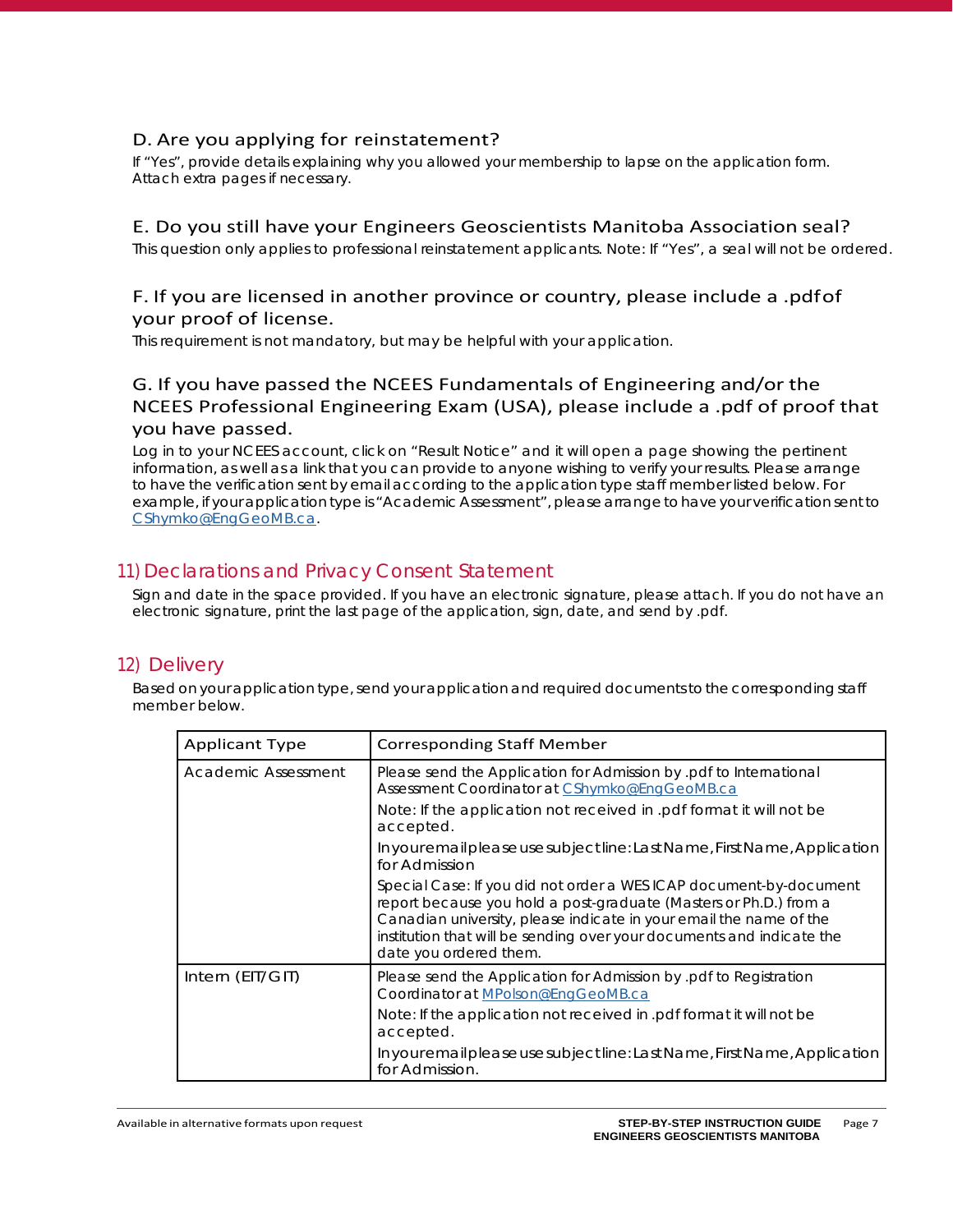| <b>Professional Member</b>     | Please send the Application for Admission by pdf to Registration<br>Coordinator at MPolson@EngGeoMB.ca                                 |
|--------------------------------|----------------------------------------------------------------------------------------------------------------------------------------|
|                                | Note: If the application not received in .pdf format it will not be<br>accepted.                                                       |
|                                | In your email please use subject line: Last Name, First Name, Application<br>for Admission.                                            |
| Company Registration           | Please send the Certificate of Authorization Application by pdf to<br>Certificate of Authorization Coordinatorat DVanderAa@EngGeoMB.ca |
|                                | Note: If it's not received in .pdf format it will not be accepted.                                                                     |
|                                | In your email please use subject line: Company Name, C of A<br>Application.                                                            |
| US Temporary Licence           | Please send the Application for Admission by pdf to Registration<br>Coordinator at MPolson@EngGeoMB.ca                                 |
|                                | Note: If it's not received in .pdf format it will not be accepted.                                                                     |
|                                | In your email please use subject line: Last Name, First Name, Application<br>for Admission.                                            |
| Specified Scope of<br>Practice | Please send the Application for Admission by .pdf to Pre-Registration<br>Program Coordinator at PreReg@EngGeoMB.ca                     |
|                                | Note: If it's not received in .pdf format it will not be accepted.                                                                     |
|                                | In your email please use subject line: Last Name, First Name, Application<br>for Admission.                                            |

# 13) Application Fee

When Engineers Geoscientists Manitoba has received your application, we will follow up with an email acknowledgement, which will contain instructions for claiming a password and login to pay the application fee.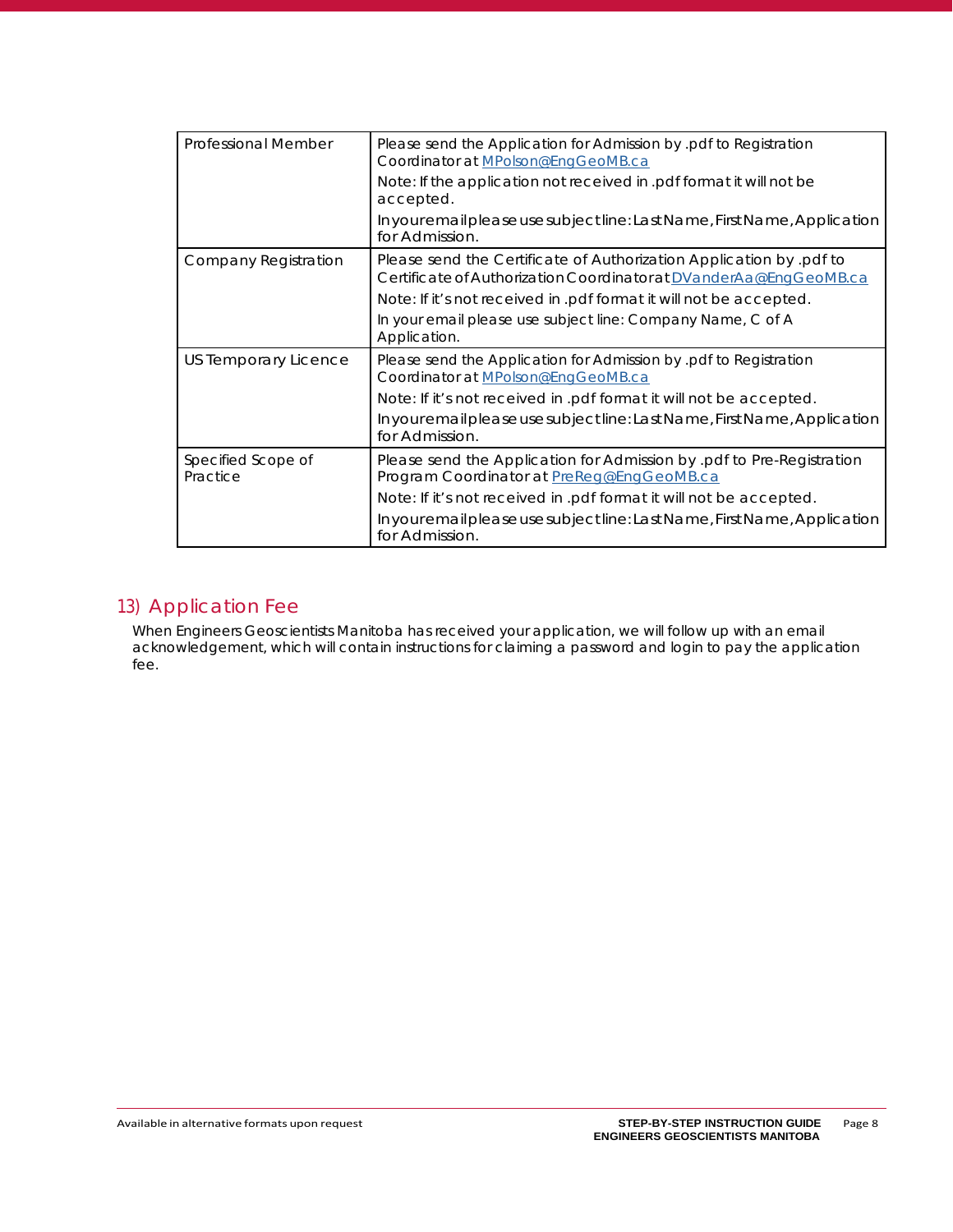# Glossary:

### Academic Assessment

The evaluation of an applicant's education by a provincial/territorial engineering association.

#### Accredited Degree

Accredited engineering program meets the academic requirements needed to become licensed with Canada's engineering regulators. Accreditation ensures that programs are meeting the high standards necessary for licensure.

### Canadian Engineering Accreditation Board (CEAB)

Most Canadian university Bachelor's of Engineering programs are CEAB accredited – meaning that there is a certain level of design component, a certain level of technical and non-technical electives, a certain number of tenured staff, a certain amount of time spent doing laboratory work, etc. The CEAB accreditation is rigorous and demands both documentation review and one or more visits to the institution.

Applicants who apply for graduate studies from foreign institutions are subject to a review of their academic performance prior to acceptance. Successful completion of a graduate studies program at a CEABaccredited institution indicates that the Bachelor's degree, though not necessarily a one-to-one match with any one Canadian degree, has a level of rigor that would be at least comparable to a typical Canadian Bachelor's degree.

### Canadian Language Benchmarks (CLB)

The Canadian standard used to describe, measure, and recognize English language ability of adult immigrants and prospective immigrants who plan to live and work in Canada, or apply for citizenship.

### Certified English or French Translation

To have a copy certified, an authorized person must compare the original document to the photocopy and must print the following on the photocopy:

- "I certify that this is a true copy of the original document",
- The name of the original document,
- The date of the certification,
- His or her name,
- His or her official position or title, and,
- His or her signature.

### Degree

A degree is an academic credential, usually earned at a university. There are two main kinds of degrees in Canada:

- 1. undergraduate degrees, which require a minimum four years of full-time study;
- 2. graduate degrees or post-graduate degrees which can only be earned after you have obtained an undergraduate degree. For example, Masters would involve one to two years of further study; and a Doctorate would involve two to five years of study.

It is important to note that, in Canada, a degree is different from a diploma, which is earned after a one- to three-year program.

### Discipline

A specific kind of engineering work a person does. Common engineering disciplines are civil, electrical and mechanical.

### Educational Credential

Any diploma, degree, or trade or apprenticeship credential issued for completing a program of study or training at a recognized educational or training institution.

### Eligible

To be eligible for something means to be qualified to participate or be chosen.